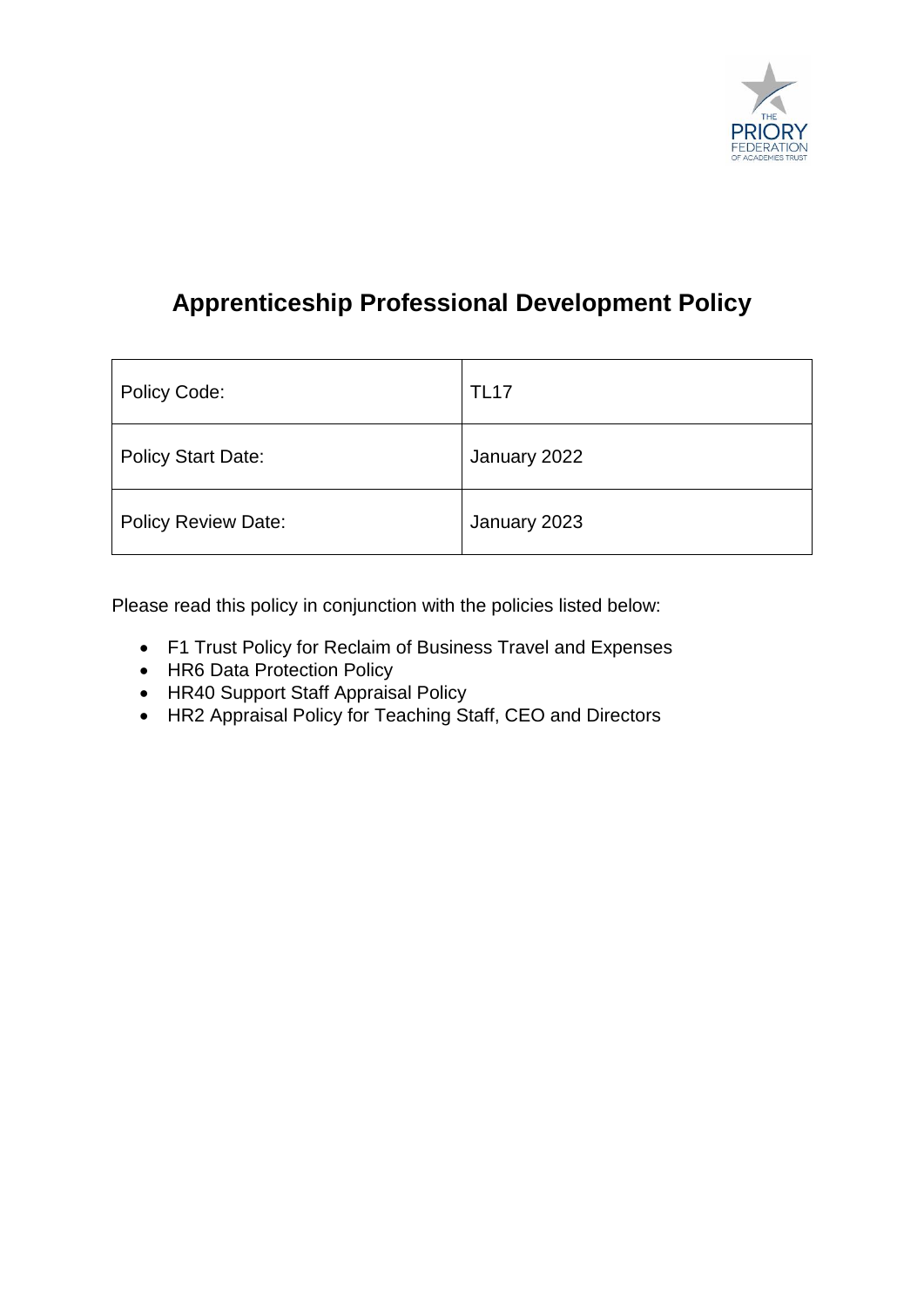

#### **1 Policy Statement**

- 1.1 This policy outlines The Priory Federation of Academies Trust's (the Trust) principles relating to Apprenticeship Professional Development (PD).
- 1.2 This policy applies to all employees working for Priory Apprenticeships and aims to ensure that staff are appropriately supported in their workplace.
- 1.3 This policy does not form part of any member of staff's contract of employment and it may be amended at any time.
- 1.4 The most significant resource in ensuring success for our apprentices is the staff team. PD encompasses all of the activities that staff undertake to raise their performance. This includes external courses, use of the Trust's PD offer, opportunities for curriculum development work and new responsibilities, among others.

#### **2 Roles, Responsibilities and Implementation**

- 2.1 The Pay, Performance and HR Committee has overall responsibility for the effective operation of this policy and for ensuring compliance with the relevant statutory framework. This committee delegates day-to-day responsibility for operating the policy and ensuring its maintenance and review to the Director of Human Resources.
- 2.2 Leaders and Managers have a specific responsibility to ensure the fair application of this policy and all employees are responsible for supporting colleagues and ensuring its success.

#### **3 Aims**

3.1 The aim of this policy is to set out the PD offer for Apprenticeship staffing.

### **4 Rationale**

- 4.1 The Priory Federation of Academies Trust, and, as such, Priory Apprenticeships is at the leading edge of educational development and this will impose a need for a continuous PD programme.
- 4.2 Priory Apprenticeships has an obligation to secure the PD of its staff and it aims to encourage career development.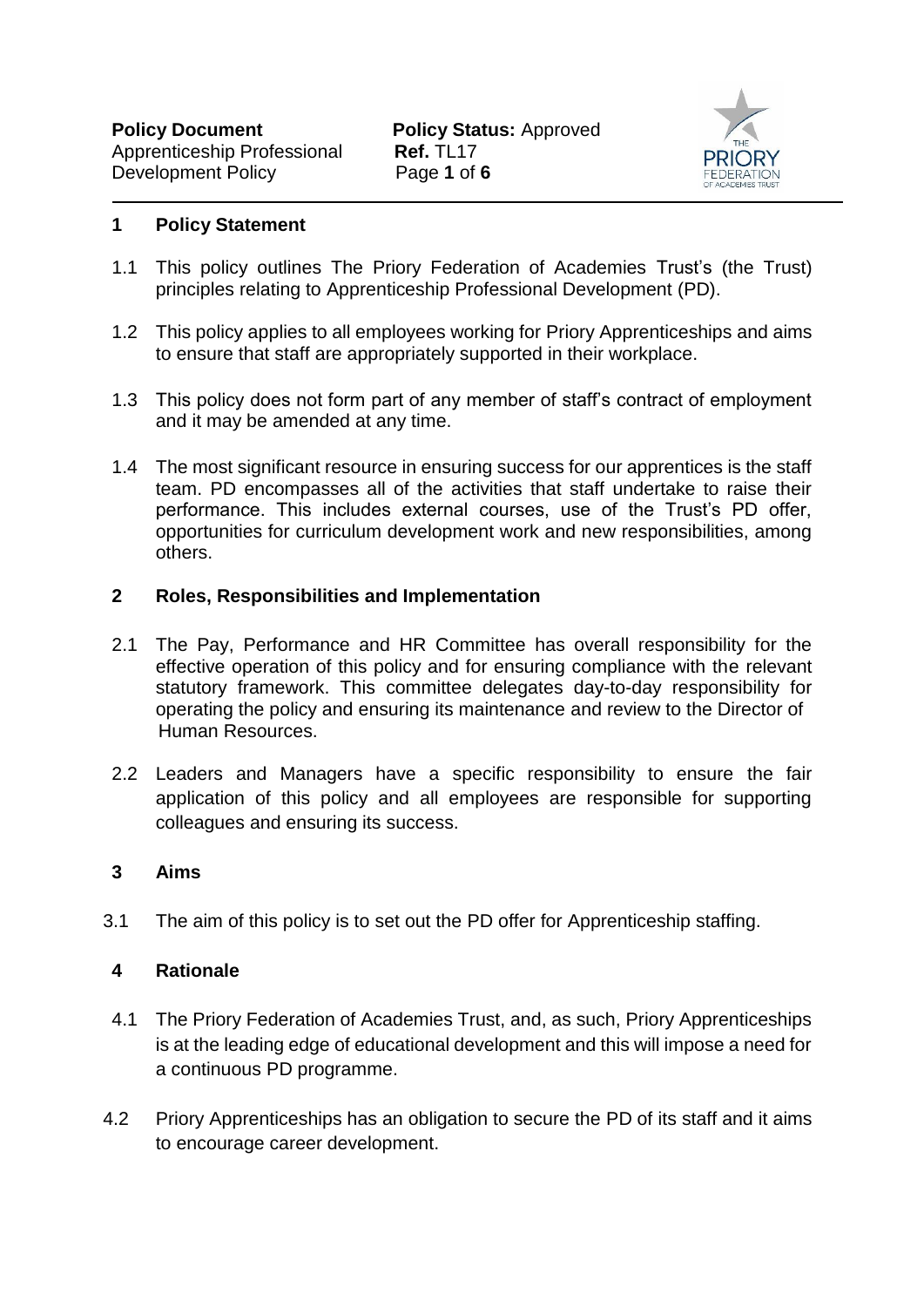

## **5 Guidelines**

- 5.1 The programme will extend to all staff who are involved in Priory Apprenticeships at all levels.
- 5.2 PD has three aspects:
	- Induction into Priory Apprenticeships
	- Training for the job
	- PD for career progression

PD will be linked to clearly definable outcomes through targets arising from Performance Management, the individual member of staff identifying a training need in their occupational area Improvement Planning and Work Scrutiny.

- 5.3 Where possible, PD activities will be accredited.
- 5.4 The Trust's Director of PD will work with the Head of Apprenticeships to allocate a budget to support the PD offer.
- 5.5 Where appropriate, PD will be delivered internally and draw upon the expertise of the Trust's PD Team.
- 5.6 If, during the course of an academic year, a member of staff intends to leave, their resignation will render any PD assigned to that individual to be cancelled or delegated to another member of the Priory Apprenticeships' staff. This is to ensure that the benefits gained from such training are embedded within the relevant areas of the Priory Apprenticeships team.

### **6 PD Days**

There are 2 x PD days during each academic year which will be used to achieve the PD Plan as outlined in the Priory Apprenticeships Development Plan. The agenda for these days will be determined by the leaders within the Priory Apprenticeships' Team in negotiation with the Director of PD.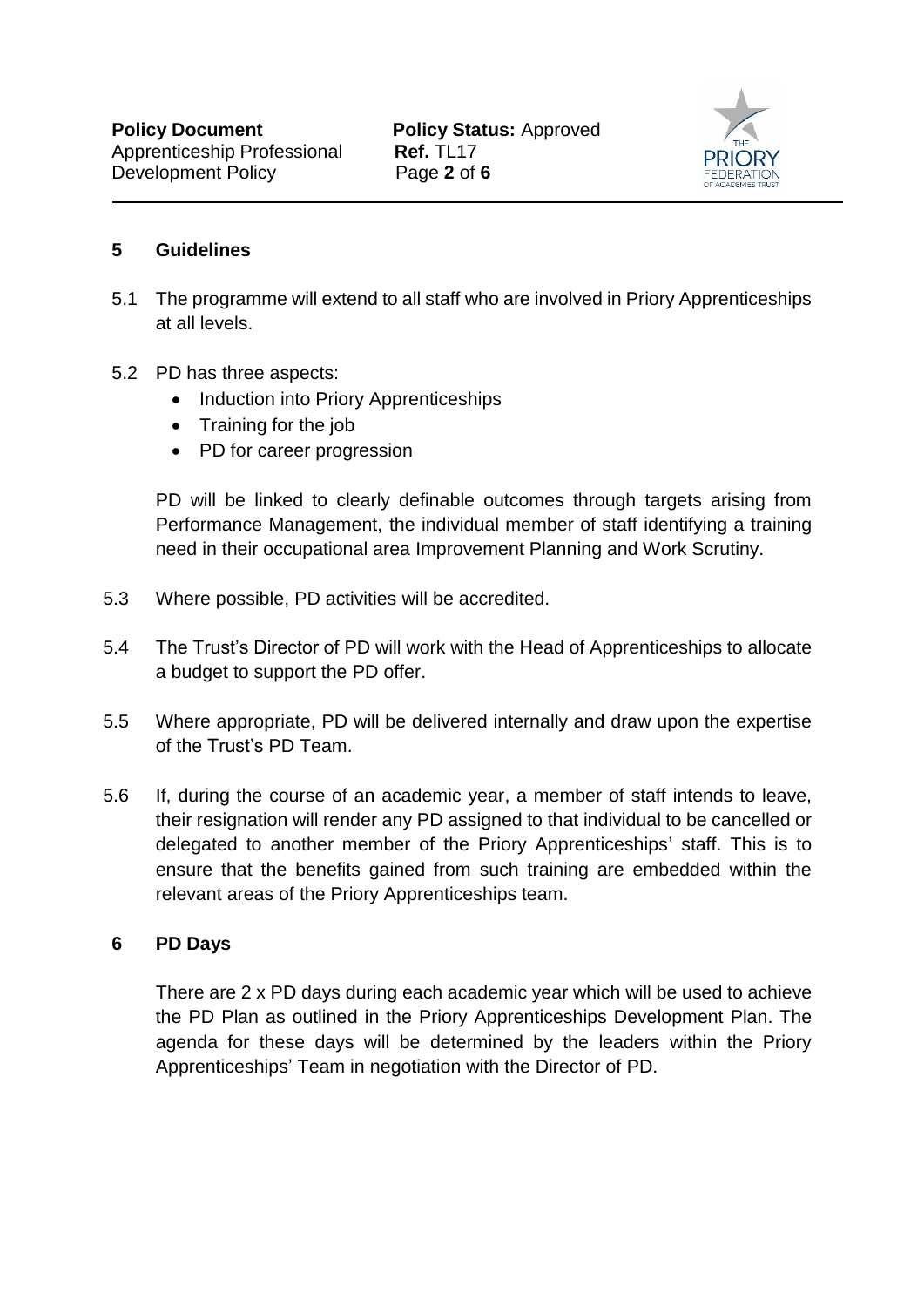

## **7 Priory Apprenticeships - STAFF RESPONSIBILITIES**

### 7.1 **All Staff**

All staff will undertake the Trust compulsory training for:

- Safeguarding and Prevent
- Equality and Diversity
- Data Protection
- Health & Safety

All staff will annually verify that they have read and understand the latest versions of the following documents:

- Keeping Children Safe in Education
- The Trust's Code of Conduct and Dress Code
- SW5 Safeguarding and Child Protection Policy
- SW4 Student Behaviour and Discipline Policy
- Response to Children that go Missing in Education
- The Performance Management process provides staff with an opportunity to discuss their career development and identify areas that they wish to be professionally developed in.
- A central approach is managed to maintain records of the PD (PD) that all staff have undertaken.
- Each year all staff are involved in the Improvement Planning process and Performance Management. With the support of their line managers they are required to identify the PD that they believe they require in order to achieve improvement targets that they are responsible for.
- Once an appropriate PD activity has been identified staff should discuss and agree with the Head of Apprenticeships. Having undertaken the PD activity a 'PD Evaluation' form should be completed and returned through their line manager to the Director of PD.
- When an Improvement Target comes up for evaluation and PD has been undertaken in support of the target then staff must identify, through the evaluation form, how effective they believe the PD activity was in enabling them to achieve the Improvement Target.
- When attending an external PD course staff are expected to follow the F1 Trust Policy for Reclaim of Business and Travel Expenses,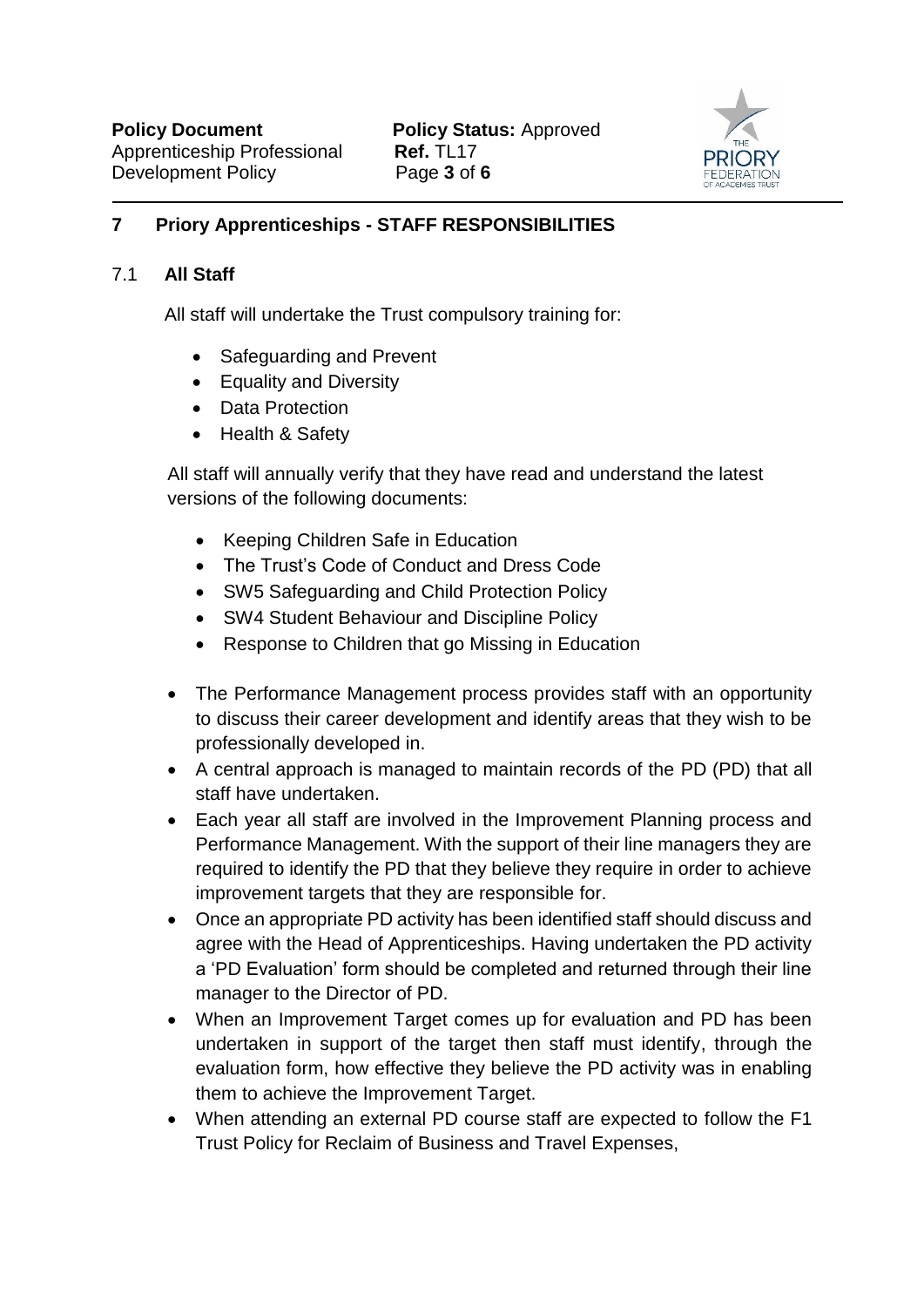

## 7.2 **Line Managers**

All line managers are responsible for:

- assisting staff in identifying their PD needs in relation to their jobs, the Improvement Planning and Performance Management processes
- ensuring that PD needs arising out of Improvement Targets are identified in the Improvement Plan
- monitoring that aspect of the Improvement Plan that relates to their specific responsibilities
- evaluating the effectiveness of PD in supporting Improvement Targets
- supporting the Head of Apprenticeships in organising PD activities relating to their area of responsibility, including those that take place during Training Days.

## 7.3 **Head of Apprenticeships**

The Head of Apprenticeships has overall responsibility for all aspects of PD relating to apprenticeships including:

- the efficient and effective application of the PD budget to the training needs of all staff
- the organisation of all PD undertaken during Training Days
- assisting staff in identifying the most efficient and cost-effective method of achieving PD
- maintaining a database of PD providers including details of the quality of provision through the evaluations of staff who have previously attended courses
- the production of an Annual Report on the PD Plan and all PD undertaken in Priory Apprenticeships
- ensuring the PD plan is fully implemented within the limits of the PD budget
- respond to the PD needs identified in the Improvement Plan and Performance Management in the production of a draft PD plan to enable the Director of PD to allocate the PD budget effectively and efficiently

## 7.4 **Director of Professional Development**

The Director of PD will have responsibility for:

• allocating a budget for PD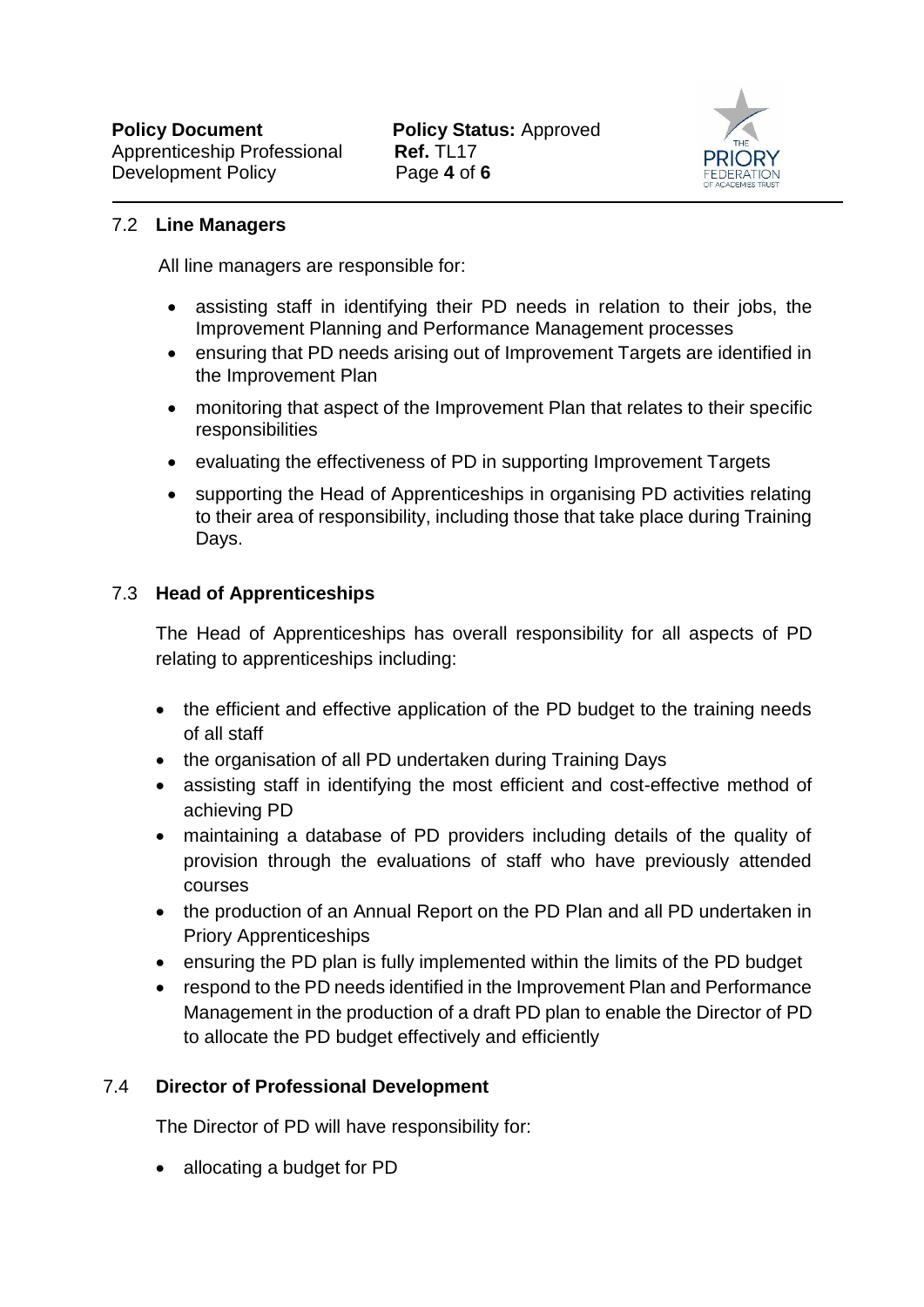

- the allocation of the PD budget for PD activities
- the review of evaluation forms

## **8 Policy Change**

8.1 This policy may only be amended or withdrawn by the Priory Federation of Academies Trust.